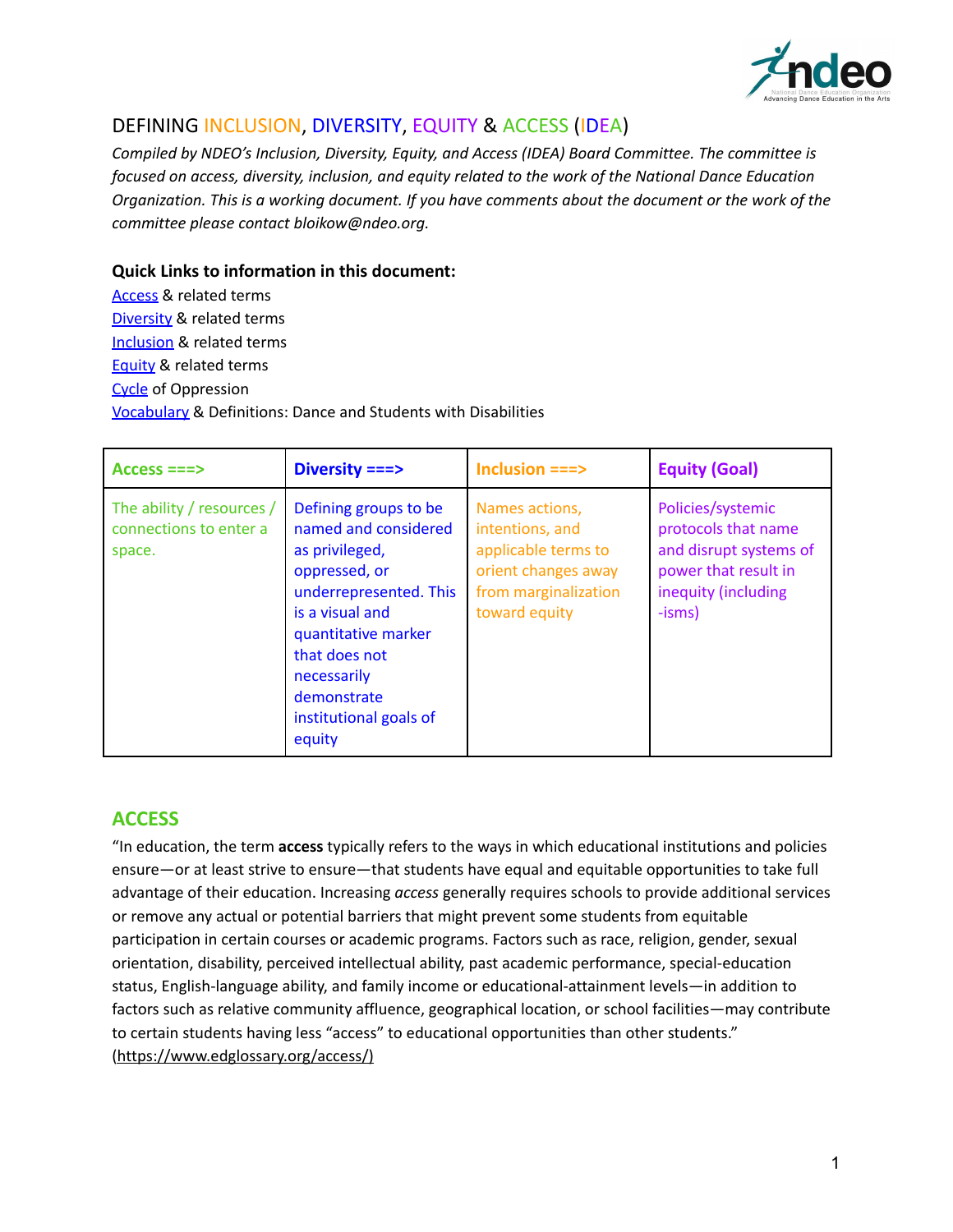

**Privilege**: "The rights, advantages, and protections enjoyed by some at the expense of and beyond the rights, advantages, and protections available to others." (Sensoy, Ozlem, and Robin DiAngelo. *Is everyone really equal?: An introduction to key concepts in social justice education*. Teachers College Press, 2017. p. 58 & 101)

**Cultural Appropriation: "**When members of a dominant culture take elements from a culture of people who have been systematically oppressed by that dominant group." (Johnson, Maisha Z. "What's Wrong with Cultural Appropriation? These 9 Answers Reveal its Harm." Everyday Feminism. <https://everydayfeminism.com/2015/06/cultural-appropriation-wrong/> accessed October 6, 2019.)

**Accessibility: "**Giving equitable access to everyone along the continuum of human ability and experience. Accessibility encompasses the broader meanings of compliance and refers to how organizations make space for the characteristics that each person brings."

(https://www.aam-us.org/programs/diversity-equity-accessibility-and-inclusion/facing-change-definition s)

**Internalized Oppression:** "The 'buying into' the elements of oppression by the target group. When target group members believe the stereotypes they are taught about themselves, they tend to act them out and thus perpetuate the stereotypes which reinforce the prejudice and keeps the cycle going." (Schmidt, Sheri.

[http://www.uas.alaska.edu/juneau/activities/safezone/docs/cycle\\_oppression.pdf](http://www.uas.alaska.edu/juneau/activities/safezone/docs/cycle_oppression.pdf). Accessed October 6, 2019.)

## <span id="page-1-0"></span>**DIVERSITY**

"The extent to which an organization has people from diverse backgrounds represented throughout. It is recognition of individual differences. These differences can be along the dimensions of race, ethnicity, age, gender, gender identity, gender expression, sexual orientation, physical abilities, nationality, language, religious beliefs, and socioeconomic background and other areas of identities historically marginalized, underrepresented, misrepresented, or otherwise oppressed." (Copyright ©2016 artEquity [www.artEquity.org](http://www.artequity.org))

**Racial prejudice**: Making assumptions about a person based on their race.

**Racism**: "Racial prejudice coupled with the power to affect people of certain races in a systemic way; [. . .] a system of collective social and institutional White power and privilege." (Sensoy & DiAngelo, 101)

**Tokenism**: The practice of making only a perfunctory or symbolic effort to recruit or include a small number of people from underrepresented groups in order to give the appearance of inclusion and equality within a workforce.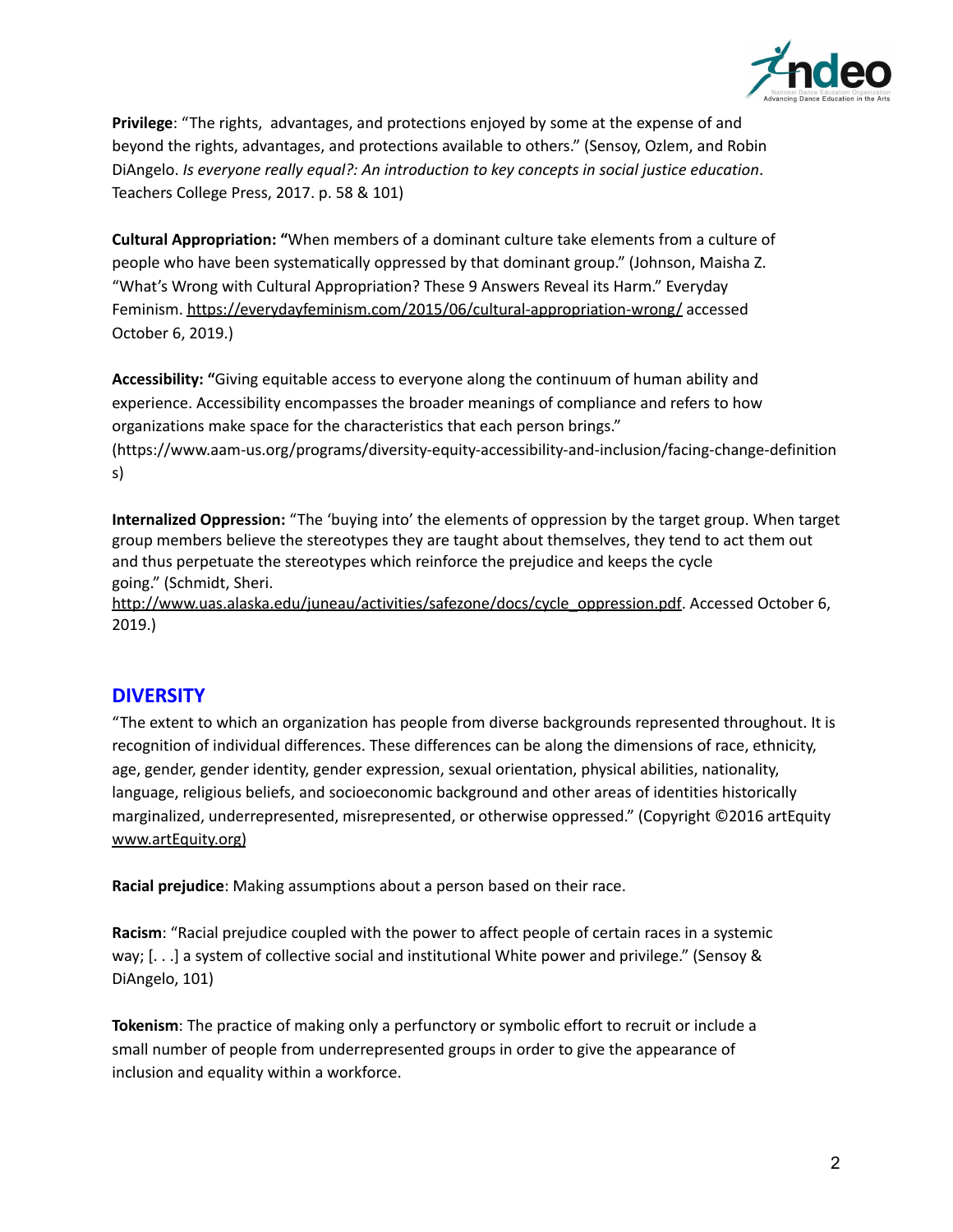

[\(https://psychology.iresearchnet.com/counseling-psychology/multicultural-counseling/tokenism](https://psychology.iresearchnet.com/counseling-psychology/multicultural-counseling/tokenism/) [/](https://psychology.iresearchnet.com/counseling-psychology/multicultural-counseling/tokenism/))

**Gender:** The socially and culturally constructed characteristics designated to the sexes such as norms, roles, and relationships of and between groups; characteristics assigned to sexes vary from society to society and can be changed; environmental influences that include family interactions, the media, peers, and education.

**Gender Identity:** "One's innermost concept of self as male, female, a blend of both or neither; how individuals perceive themselves and what they call themselves. One's gender identity can be the same or different from their sex assigned at birth."

[https://www.hrc.org/resources/sexual-orientation-and-gender-identity-terminology-and-definiti](https://www.hrc.org/resources/sexual-orientation-and-gender-identity-terminology-and-definitions) [ons](https://www.hrc.org/resources/sexual-orientation-and-gender-identity-terminology-and-definitions)

**Gender Expression: "**External appearance of one's gender identity, usually expressed through behavior, clothing, haircut or voice, and which may or may not conform to socially defined behaviors and characteristics typically associated with being either masculine or feminine." [\(https://www.hrc.org/resources/sexual-orientation-and-gender-identity-terminology-and-definit](https://www.hrc.org/resources/sexual-orientation-and-gender-identity-terminology-and-definitions) [ions](https://www.hrc.org/resources/sexual-orientation-and-gender-identity-terminology-and-definitions))

**Transgender:** An umbrella term for people whose gender identity and/or expression is different from cultural expectations [often based on the sex they were assigned at birth.] Being transgender does not imply any specific sexual orientation. Therefore, transgender people may identify as straight, gay, lesbian, bisexual, etc."

[\(https://www.hrc.org/resources/sexual-orientation-and-gender-identity-terminology-and-definit](https://www.hrc.org/resources/sexual-orientation-and-gender-identity-terminology-and-definitions) [ions](https://www.hrc.org/resources/sexual-orientation-and-gender-identity-terminology-and-definitions))

**Gender Transition:** The process by which some people strive to more closely align their internal knowledge of gender with its outward appearance. Some people socially transition, whereby they might begin dressing, using names and pronouns and/or be socially recognized as another gender. Others undergo physical transitions in which they modify their bodies through medical interventions.

**Sexual Orientation:** Who you are physically, spiritually, and emotionally attracted to based on their sex/gender in relation to your own.

**Sex:** Differences in anatomical and physiological markers between female, male, and intersex individuals usually assigned at birth.

**Equality:** Treating people the same irrespective of their individual needs required to be fully included.

**Cultural Awareness:** Recognition of the nuances of one's own and other cultures.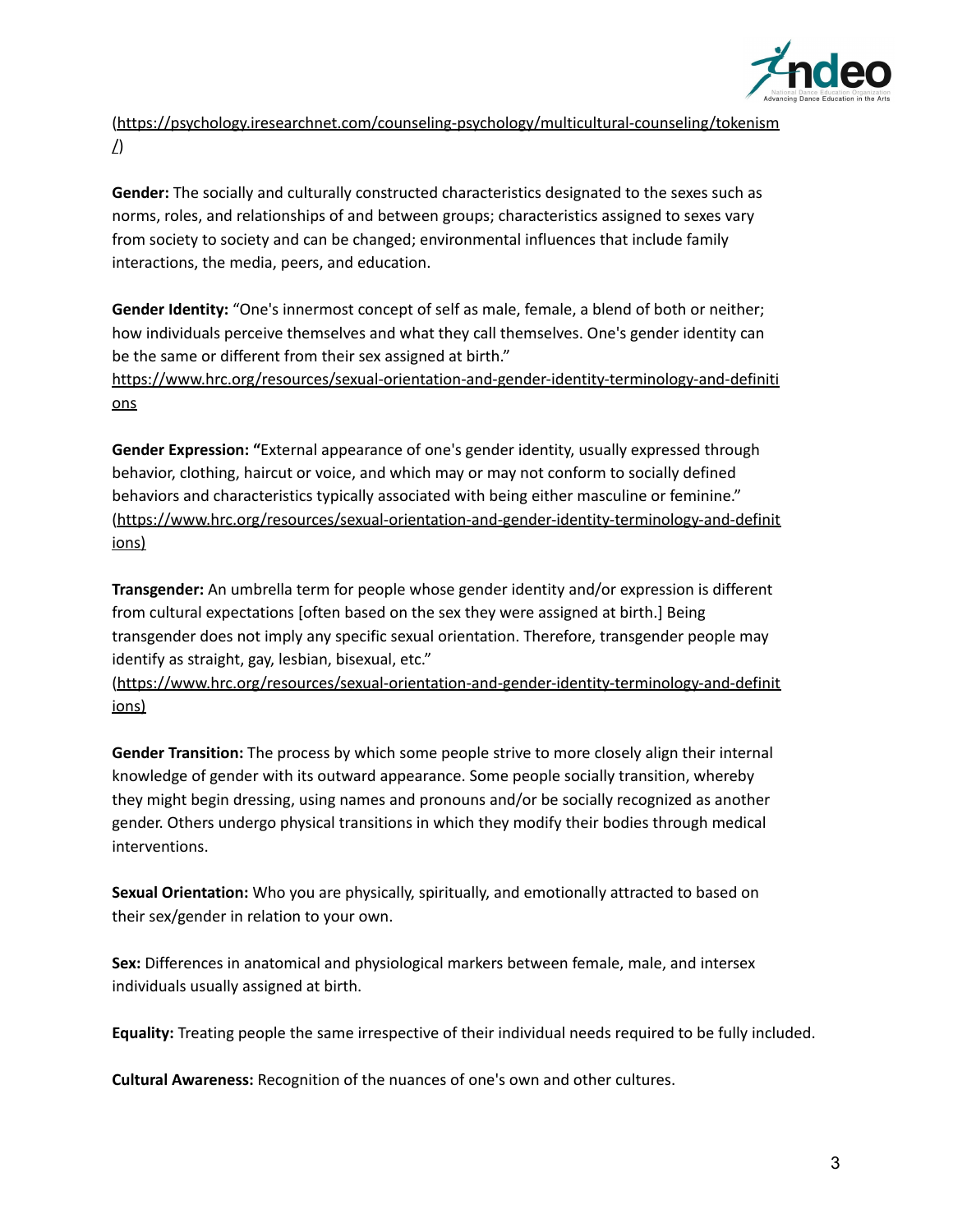

**Black:** People of African descent; people perceived to be dark-skinned compared to other racial groups; a racial category for African-Americans who were descendants of the system of slavery in the U.S.

**White:** 1) "Presumed 'European,' light skin associated with a collection of phenotypic features considered to be a 'pure' and superior racial category of humanity (Painter 2010); 2) a universalized standard by which other racial groupings are judged (Frankenberg 1997)\*\*; 3) a group of cultural values that are established as 'the norm' that enable the experiences of White people to be viewed as ordinary (Carter 2007); 4) race-based economic, political, and social advantages that benefit White people (Lipsitz 2006); 5) an institutional structure established through colonialism that accumulates resources and power for White people (Rasmussen et al. 2001).

**Culture:** An integrated pattern of human behavior that includes thoughts, communications, languages, practices, beliefs, values, customs, courtesies, rituals, manners of interacting, roles, relationships and expected behaviors of a racial, ethnic, religious or social group; the ability to transmit the above to succeeding generations; culture is always changing.

**Ethnicity:** How one sees oneself and how one is "seen by others as part of a group on the basis of presumed ancestry and sharing a common destiny …" Common threads that may tie one to an ethnic group include skin color, religion, language, customs, ancestry, and occupational or regional features. In addition, persons belonging to the same ethnic group share a unique history different from that of other ethnic groups. Usually a combination of these features identifies an ethnic group. For example, physical appearance alone does not consistently identify one as belonging to a particular ethnic group.

**Intersectionality** refers to a concept coined by KimberléCrenshaw, a professor at the UCLA School of Law and Columbia Law School. She defined intersectionality as "…a lens through which you can see where power comes and collides, where it interlocks and intersects. It's not simply that there's a race problem here, a gender problem here, and a class or LBGTQ problem there. Many times, that framework erases what happens to people who are subject to all of these things." She also contended that intersectionality is "…a metaphor for understanding the multiple ways inequality or disadvantage sometimes compound themselves and…create obstacles that are often not understood through conventional ways of thinking about anti-racism or feminism or whatever social justice advocacy structures we have." Thus, through this "prism" as she defined it, intersectionality factors in how the complexities of racism, sexism, classicism, and ableism converge to intensify how prejudice and oppression operate to disadvantage individuals. (https://youtu.be/ViDtnfQ9FHc;

<https://www.law.columbia.edu/pt-br/news/2017/06/kimberle-crenshaw-intersectionality>)

**Race:** There is an array of different beliefs about the definition of race and what race means within social, political and biological contexts. The following definitions are representative of these perspectives:

- A tribe, people or nation belonging to the same stock; a division of humankind possessing traits that are transmissible by descent and sufficient to characterize it as a distinctive human type;
- Race is a social construct used to separate the world's peoples. There is only one race, the human race, comprised of individuals with characteristics that are more or less similar to others;
- Evidence from the Human Genome project indicates that the genetic code for all human beings is 99.9% identical; there are more differences within groups (or races) than across groups.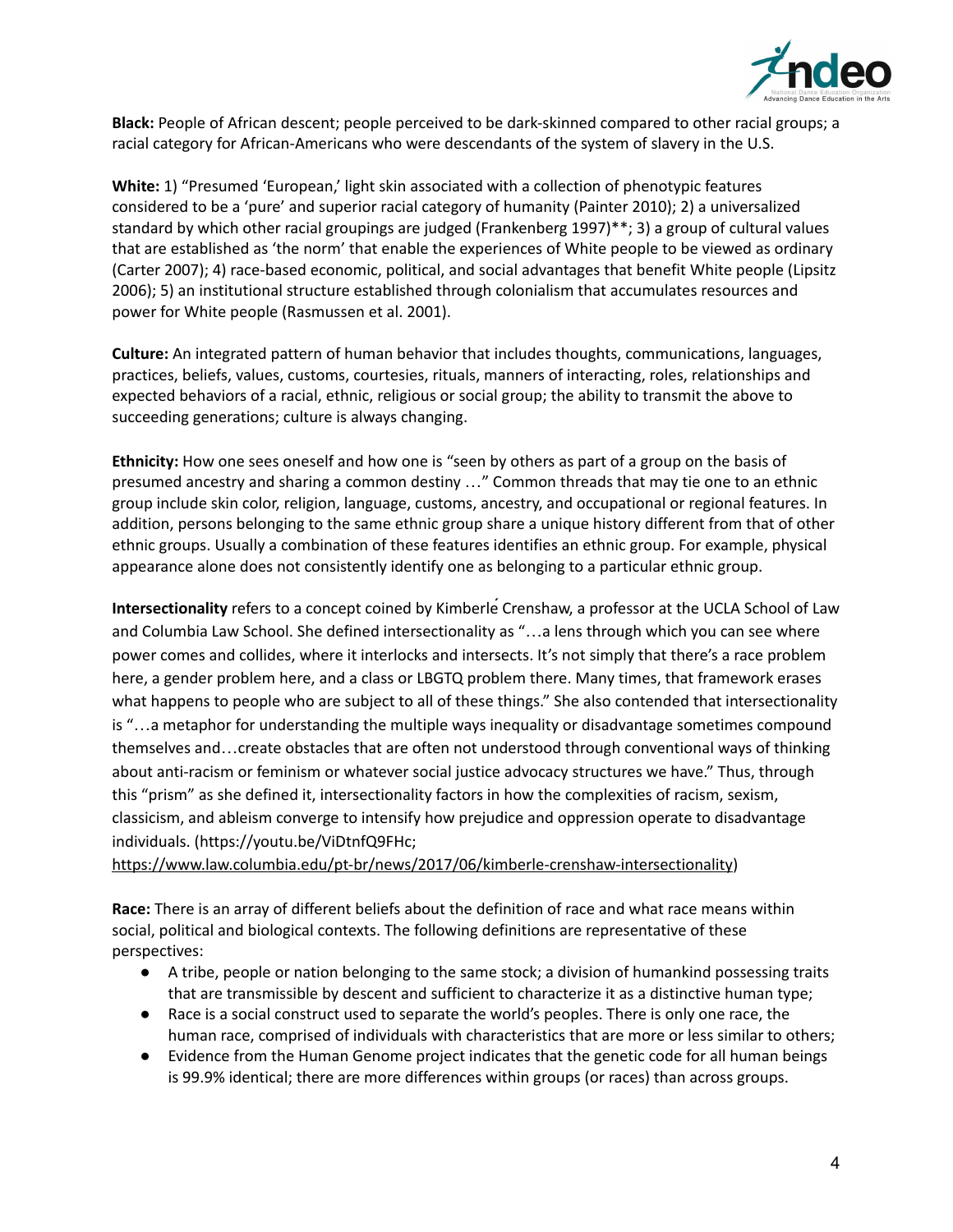

● In all instances a social and cultural construct. Specifically, a "construct of human variability based on perceived differences in biology, physical appearance, and behavior". The traditional conception of race rests on the false premise that natural distinctions grounded in significant biological and behavioral differences can be drawn between groups.

**[To] Racialize** refers to the social, political, and economic advances that White people benefit from at the expense of Black, Brown, and Indigenous people. To racialize Others, functions as a way for White people to not be associated with race. Further, to racialize occurs when people of color are seen as "'bringing' race into race-neutral (White) spaces (Sensoy, Ö and DiAngelo, R., 2017, p. 560). In effect, it is reductive in the sense that People of Color are identified solely by their non-whiteness to maintain the advantages of White supremacy–the latter protected and unchallenged. For example, in academia because Whiteness reproduces itself and is normative in its systems and structures, it "simultaneously passes as neutral spaces free of race and racialized perspectives." (p. 560). (Sensoy, Ö. & DiAngelo, R. [2017, Winter]. *Harvard Educational* Review, V87 N4, pp. 557-580)

**Whiteness:** 1) This term "refers to structural arrangements and ideologies of race dominance. Racial power and inequities are at the core of whiteness, but all forms of power and inequity create and perpetuate whiteness. The function of whiteness is to maintain the status quo, and although White people most benefit from whiteness, some people of color have tapped into the ideological components of whiteness for their own financial and educational benefits. Whiteness maintains power and privilege by perpetuating and legitimizing the status quo while simultaneously maintaining a veneer of neutrality, equality and compassion" (Castagno 2014, pg 5). 2) Ruth Frankenberg stated the following: "Whiteness is a location of structural advantage, of race privilege. Second, it is a 'standpoint,' a place from which White people look at ourselves, at others, and at society. Third, 'Whiteness' refers to a set of cultural practices that are usually unmarked and unnamed" (1993, p. 1).

**White Fragility**: White Fragility is "a state in which even a minimum amount of racial stress becomes intolerable, triggering a range of defensive moves. These moves include the outward display of emotions such as anger, fear, and guilt, and behaviors such as argumentation, silence, and leaving the stress-inducing situation. These behaviors, in turn, function to reinstate white racial equilibrium" (DiAngelo pg 54).

#### <span id="page-4-0"></span>**INCLUSION**

The active, intentional, and ongoing engagement of the diversity of an organization and its organizational culture in order to create equal access, wellbeing, and a sense of belonging for all members of the organization. Inclusion is closely tied to the culture of an organization.

(Source: "The following definitions of diversity, inclusion, and equity are drawn from Carmen Morgan of ArtEquity, a leader at the intersection of diversity, equity, inclusion and the arts.")

**Bias**: an inclination or preconceived opinion about someone or something that implies a mental leaning in favor of or against someone or something.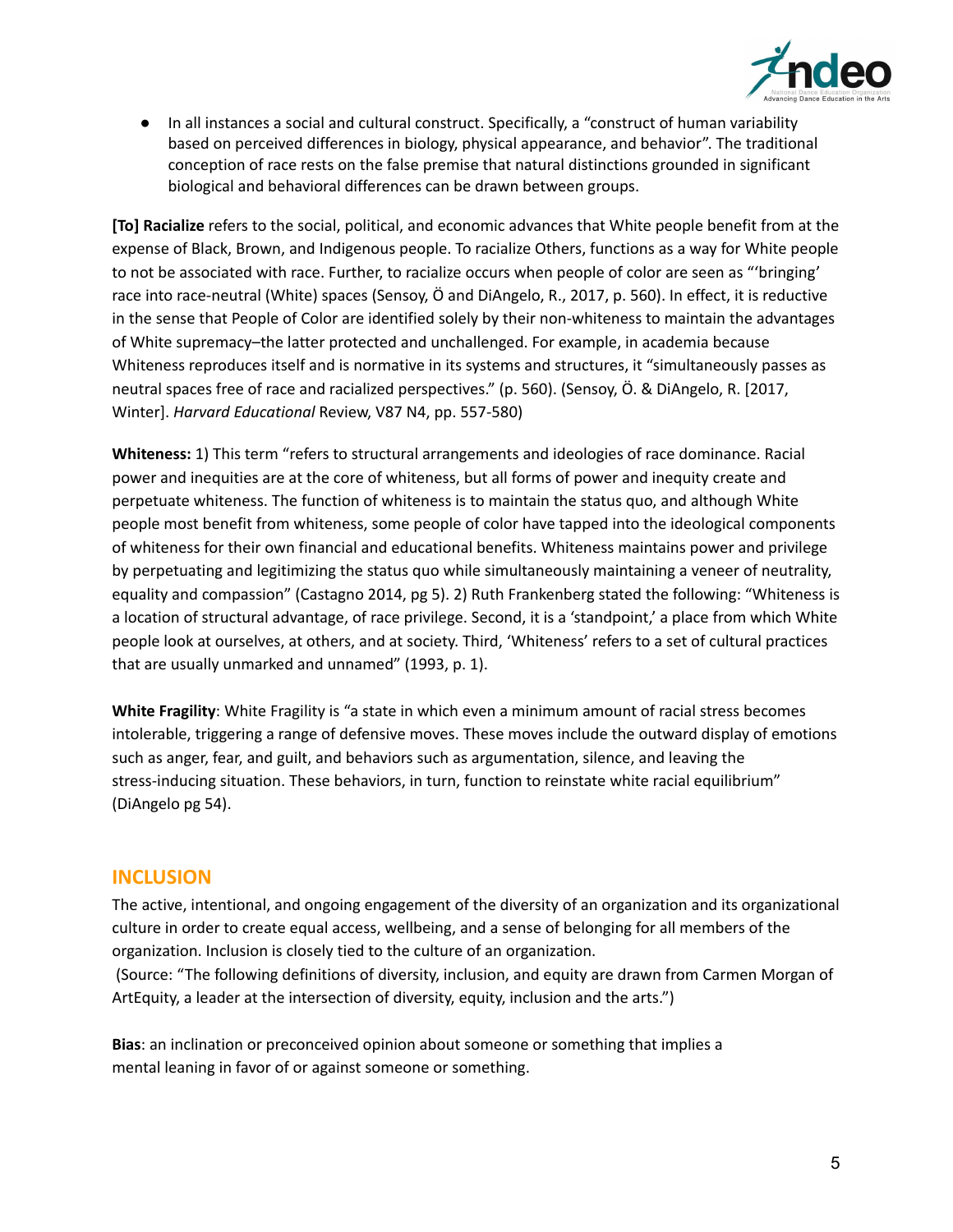

**Discrimination**: Action based on prejudice; an act of denying access to opportunities and resources based on people's beliefs about or attributed characteristics to another individual and/or group; a showing of partiality or prejudice in treatment based on prejudice; specific actions or policies directed against the welfare of minority groups. (Sensoy & DiAngelo, 183)

**Prejudice**: A preconceived or oversimplified generalization about an entire group of people without regard for their individual differences; while often negative, stereotypes may also be complimentary; A conscious or unconscious belief about a whole group of people and its individual members; implies a preconceived and unreasonable judgment, or opinion, usually an unfavorable one marked by suspicion, fear, or hatred.

**Xenophobia**: fear and hatred of strangers or foreigners or of anything that is strange or foreign

**Tokenism**: the symbolic involvement of a person in an organization due only to a specified or salient characteristic (e.g., gender, race/ethnicity, disability, age). It refers to a policy or practice of limited inclusion of members of a minority, underrepresented, or disadvantaged group. The presence of people placed in the role of token often leads to a misleading outward appearance of inclusive practices.

**Acculturation**: Cultural modification of an individual, group, or people by adapting to or borrowing traits from another culture; a merging of cultures as a result of prolonged contact. It should be noted that individuals from culturally diverse groups may desire varying degrees of acculturation into the dominant culture.

**Assimilation:** To assume the cultural traditions of a given people or group; the cultural absorption of a minority group into the main cultural body.

**Culturally Appropriate (Adjective):** Exhibiting sensitivity to cultural differences and similarities, and demonstrating effectiveness in translating that sensitivity to action through organizational mission statements, communication strategies, and services to diverse cultures. (Distinctly different from the verb "to culturally appropriate.")

**Cultural Competence:** The ability of individuals to use academic, experiential, and interpersonal skills to increase their understanding and appreciation of cultural differences and similarities within, among, and between groups. Cultural competency implies a state of mastery that can be achieved when it comes to understanding culture. Encompasses individuals' desire, willingness, and ability to improve systems by drawing on diverse values, traditions, and customs, and working closely with knowledgeable persons from the community to develop interventions and services that affirm and reflect the value of different cultures.

**Cultural Humility:** A life long process of self-reflection and self-critique. Cultural humility does not require mastery of lists of "different" or peculiar beliefs and behaviors supposedly pertaining to different cultures, rather it encourages to develop a respectful attitude toward diverse points of view.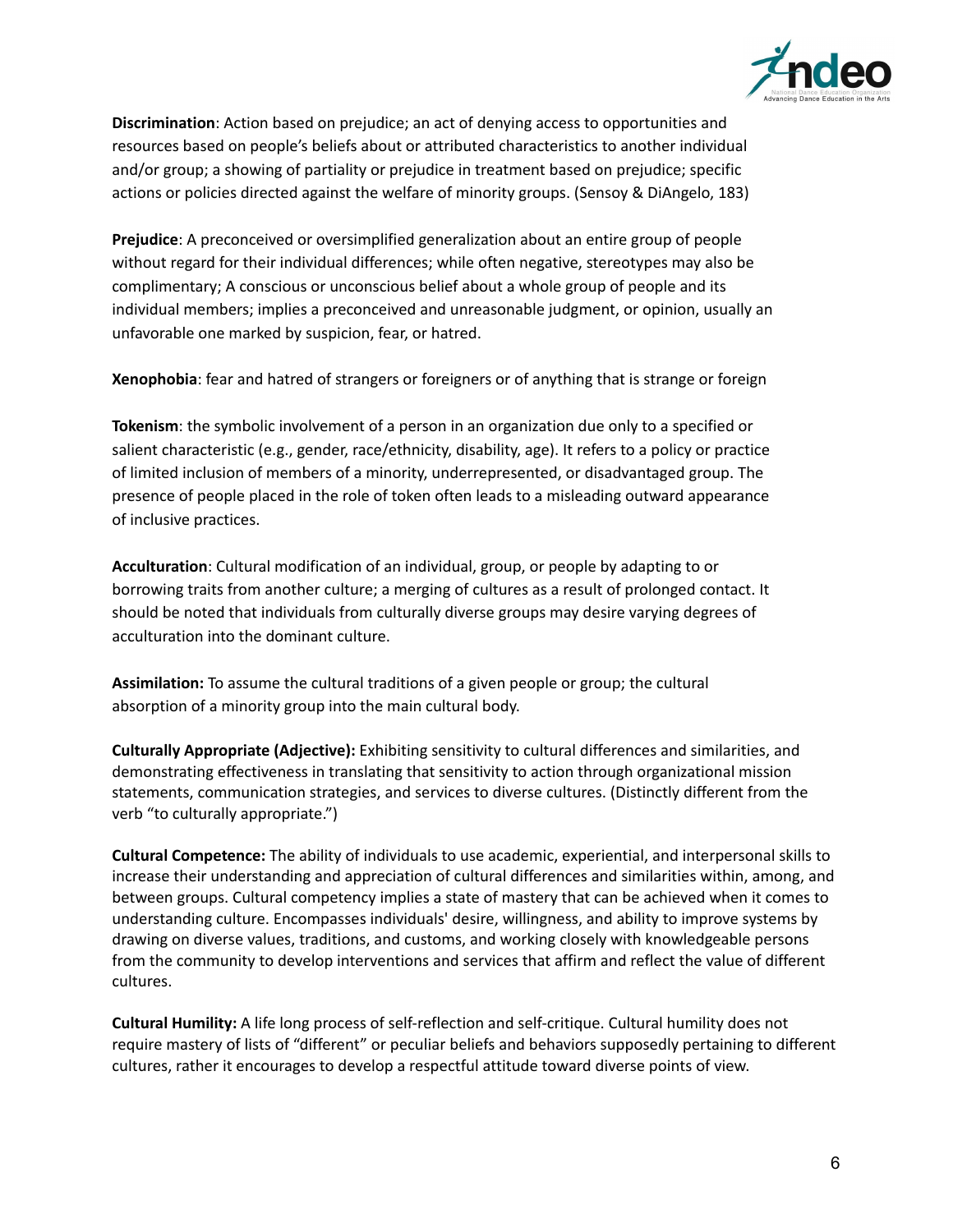

**Bigotry:** the behavior, attitude, or beliefs of a person who holds blindly and intolerantly to a particular creed, opinion, etc.; intolerance; prejudice.

**White Supremacy Culture:** the idea (ideology) that white people and the ideas, thoughts, beliefs, and actions of white people are superior to People of Color and their ideas, thoughts, beliefs, and actions. Within this broad reaching term, all socially privileged groups within the U.S. hierarchy are encompassed: White, middle class, educated, heterosexual, able-bodied, traditional learner etc.

White supremacy culture is reproduced by all the institutions of our society. In particular the media, the education system, western science (which played a major role in reinforcing the idea of race as a biological truth with the white race as the "ideal" top of the hierarchy), and the Christian church have played central roles in reproducing the idea of white supremacy (i.e. that white is "normal," "better," "smarter," "holy" in contrast to Black and other People and Communities of Color. (https://www.showingupforracialjustice.org/white-supremacy-culture.html)

White supremacy culture is an artificial, historically constructed culture which expresses, justifies and binds together the United States white supremacy system. It is the glue that binds together white-controlled institutions into systems and white-controlled systems into the global white supremacy system. ([www.dismantlingracism.org;](http://www.dismantlingracism.org/) Okun, 2015)

#### <span id="page-6-0"></span>**EQUITY**

The systems, protocols, practices, and policies that allow everyone to be treated fairly within an organization. Equity, therefore, is the implementation of processes and actions that produce results/outcomes that are fair and just and differentiated based on need and cultural orientation.

**Ableism:** "A set of beliefs or practices that devalue and discriminate against people with physical, intellectual, or psychiatric disabilities that often rests on the assumption that disabled people need to be 'fixed' in one form or the other. [\(http://cdrnys.org/blog/uncategorized/ableism/\)](http://cdrnys.org/blog/uncategorized/ableism/)

**Ageism:** Ageism is the stereotyping, prejudice, and discrimination against people on the basis of their age" including older people being overlooked "for employment, restricted from social services and stereotyped in the media; ageism marginalizes and excludes older people in their communities. (<https://www.who.int/ageing/ageism/en/>)

**Classism:** "differential treatment based on social class or perceived social class [. . .] the systematic oppression of subordinated class groups" to advantage and strengthen the dominant class groups; the systematic assignment of characteristics of worth and ability based on social class. (<https://classism.org/about-class/what-is-classism/>)

**Critical Race Theory (CRT)** refers to a theoretical framework designed to focus on "studying and transforming the relationship among race, racism, and power" (Delgado, R. & Stefancic, J., 2017, p. 3). From a CRT perspective, it recognizes that racism is ordinary and that it is ingrained in the very fabric of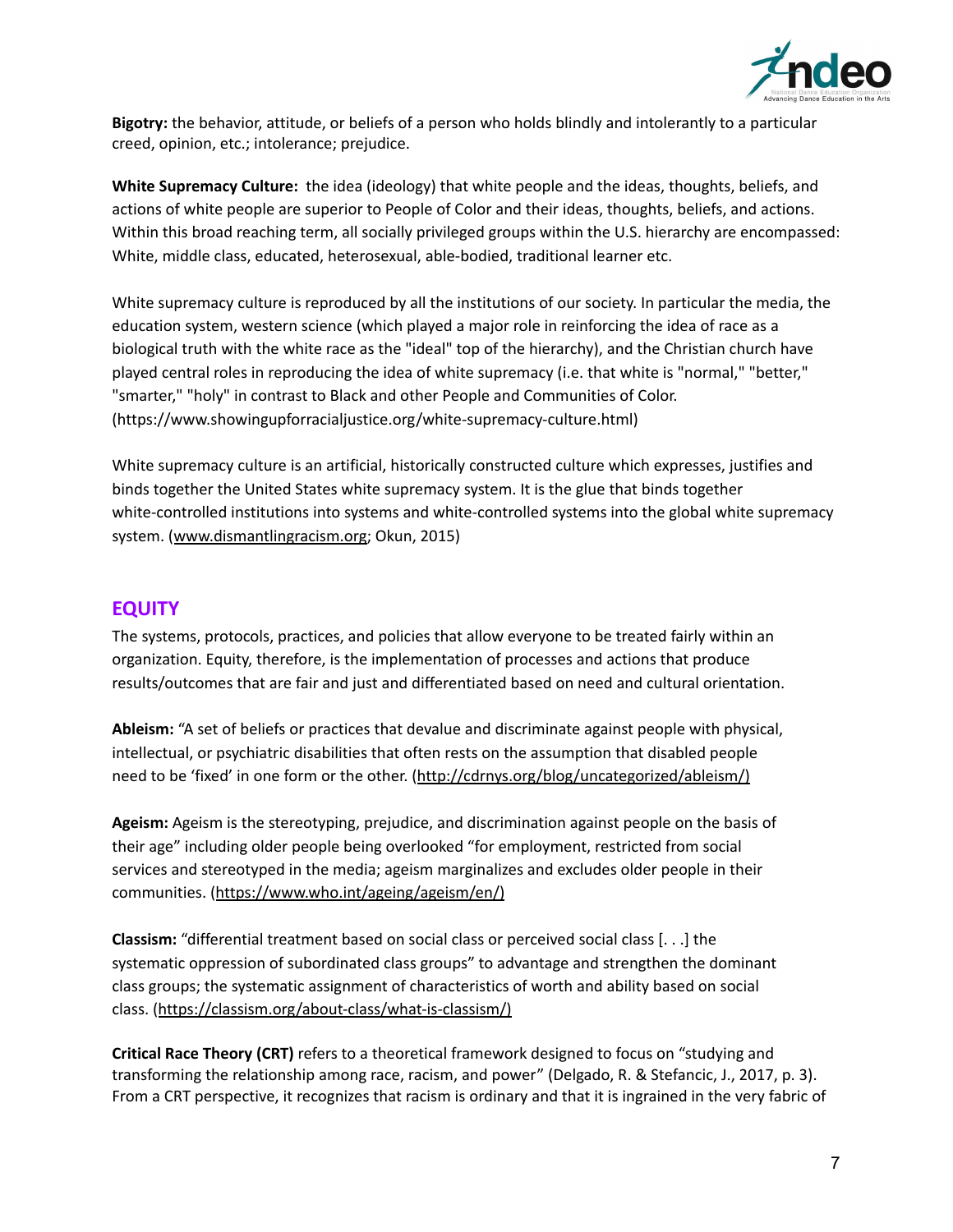

American society. Its builds on "two previous movements, critical legal studies and radical feminism" (p. 5). (Delgado, R. & Stefancic, J. [2017]. *Critical race theory: An introduction*. New York, NY: New York University Press.)

**Ethnocentrism:** the emotional attitude that one's own ethnic group, nation, or culture is superior; an excessive or inappropriate concern for racial or ethnic matters.

**Homophobia:** hatred or fear of homosexuals or assumed homosexuality.

**Power:** the ability to control others; authority, sway, influence; a person or thing having great influence, force, or authority.

**Racism:** a doctrine or teaching, without scientific support, that claims to find racial differences in character, intelligence, etc.; that asserts the superiority of one race over another or others, and that seeks to maintain the supposed purity of a race or the races; any program or practice of racial discrimination, segregation, etc. based on such beliefs.

**Sexism:** discrimination against people on the basis of sex; specifically, discrimination against, and prejudicial stereotyping of, women.

**Heterosexism:** discrimination against people on the basis of sexual orientation; specifically, discrimination against and prejudicial stereotyping of people who are not heterosexual.

**Supremacist:** a person who believes in or promotes the supremacy of a particular group, race, etc.

## <span id="page-7-0"></span>**Cycle of Oppression**

Taken from a handout developed by Sheri Schmidt in 1994 with some modifications (noted in Italics)

**1. Fear of Difference: An unconscious or subconscious feeling of anxiety or apprehensiveness toward someone or something perceived to be different than what one is accustomed to.**

**2. Stereotype:** A preconceived or oversimplified generalization about an entire group of people without regard for their individual differences. While often negative, stereotypes may also be complimentary. **Even positive stereotypes can have a negative impact however, simply because they are broad generalizations. The stereotypes we hold form the basis of our prejudices.**

**3. Prejudice:** A conscious or unconscious negative belief about a whole group of people and its individual members. **When the person holding the prejudice also has and uses the power to deny opportunities, resources or access to a person because of their group membership, there is discrimination.**

**4. Discrimination:** Prejudice plus the power. Discrimination can take many forms, including racism, sexism, heterosexism, ableism, ageism, etc. **Many acts of discrimination build up over time, perpetuated against one relatively less powerful social group by a more powerful social group, lead to a group of people being in a state of oppression.**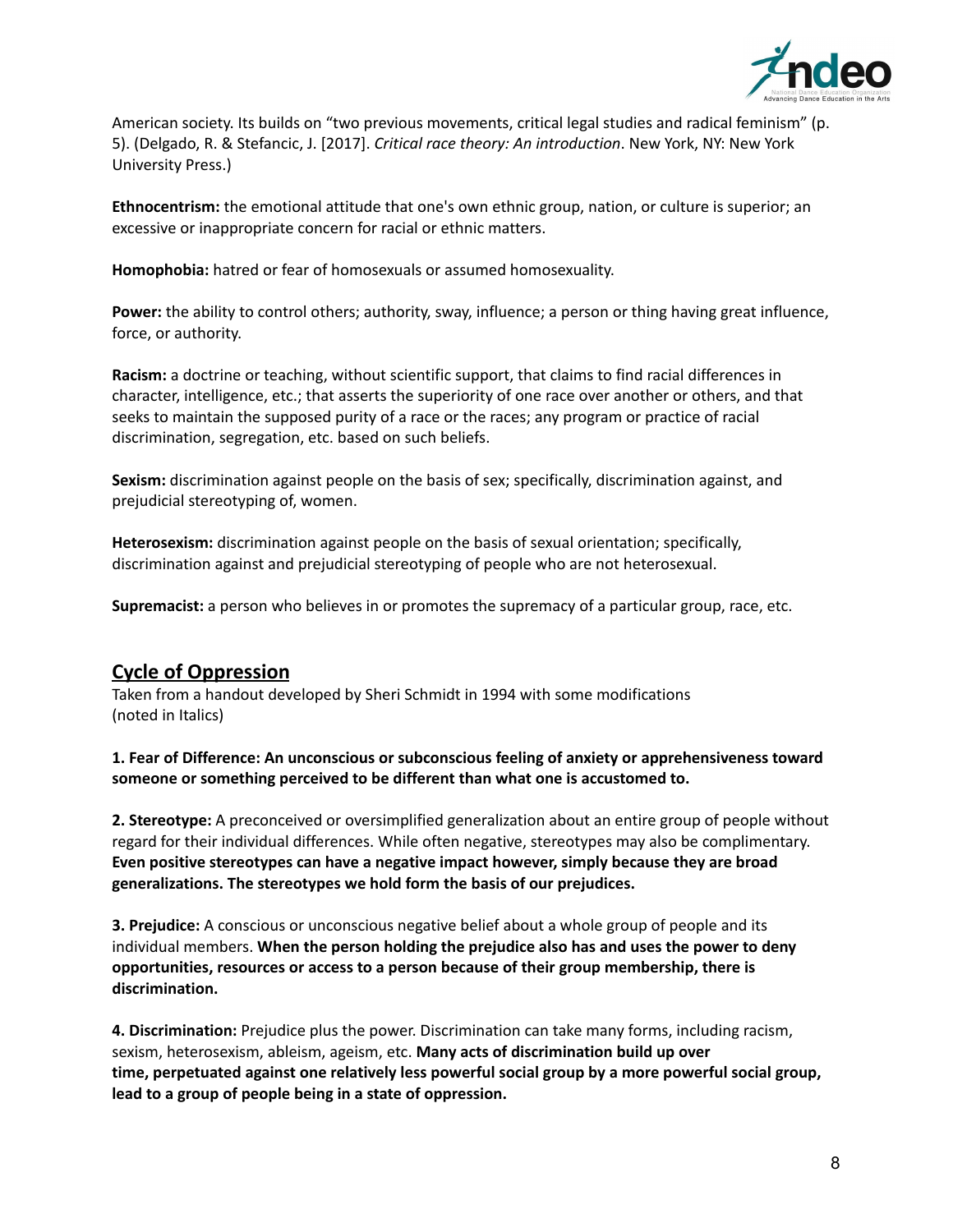

**5.** *Institutionalized* **Oppression\*:** The systematic subjugation of a group of people by another group of people with access to social power, the result of which benefits one group over the other and is maintained by social beliefs and practices. **Because oppression is institutionalized in our society, target group members often believe the messages and internalize the oppression.**

**6. Internalized Oppression:** The "buying into" the elements of oppression by the target group. When target group members believe the stereotypes they are taught about themselves, they tend to act them out and thus perpetuate the stereotypes which reinforce the prejudice and keeps the cycle going.

\* The word "institutionalized" is added to clarify the type of oppression. (Copyright by the Allies Committee, Texas A&M University <http://allies.tamu.edu/resources/cycleofopp.htm>)

#### <span id="page-8-0"></span>**VOCABULARY AND DEFINITIONS: DANCE AND STUDENTS WITH DISABILITIES**

Here is a link to the Special Education Dictionary, an extensive dictionary of terms that are relevant to dance and students with disabilities.

<https://www.specialeducationguide.com/special-education-dictionary/> Copyright © 2013-2019 Special [Education](https://www.specialeducationguide.com/) Guide.

## **Alphabetical List of All Terms Included in this Document**

**Ableism:** "A set of beliefs or practices that devalue and discriminate against people with physical, intellectual, or psychiatric disabilities that often rests on the assumption that disabled people need to be 'fixed' in one form or the other. [\(http://cdrnys.org/blog/uncategorized/ableism/\)](http://cdrnys.org/blog/uncategorized/ableism/)

**Access:** "In education, the term access typically refers to the ways in which educational institutions and policies ensure—or at least strive to ensure—that students have equal and equitable opportunities to take full advantage of their education. Increasing *access* generally requires schools to provide additional services or remove any actual or potential barriers that might prevent some students from equitable participation in certain courses or academic programs. Factors such as race, religion, gender, sexual orientation, disability, perceived intellectual ability, past academic performance, special-education status, English-language ability, and family income or educational-attainment levels—in addition to factors such as relative community affluence, geographical location, or school facilities—may contribute to certain students having less "access" to educational opportunities than other students." [\(https://www.edglossary.org/access/\)](https://www.edglossary.org/access/)

**Accessibility: "**Giving equitable access to everyone along the continuum of human ability and experience. Accessibility encompasses the broader meanings of compliance and refers to how organizations make space for the characteristics that each person brings." [\(https://www.aam-us.org/programs/diversity-equity-accessibility-and-inclusion/facing-change-definition](https://www.aam-us.org/programs/diversity-equity-accessibility-and-inclusion/facing-change-definitions) [s](https://www.aam-us.org/programs/diversity-equity-accessibility-and-inclusion/facing-change-definitions))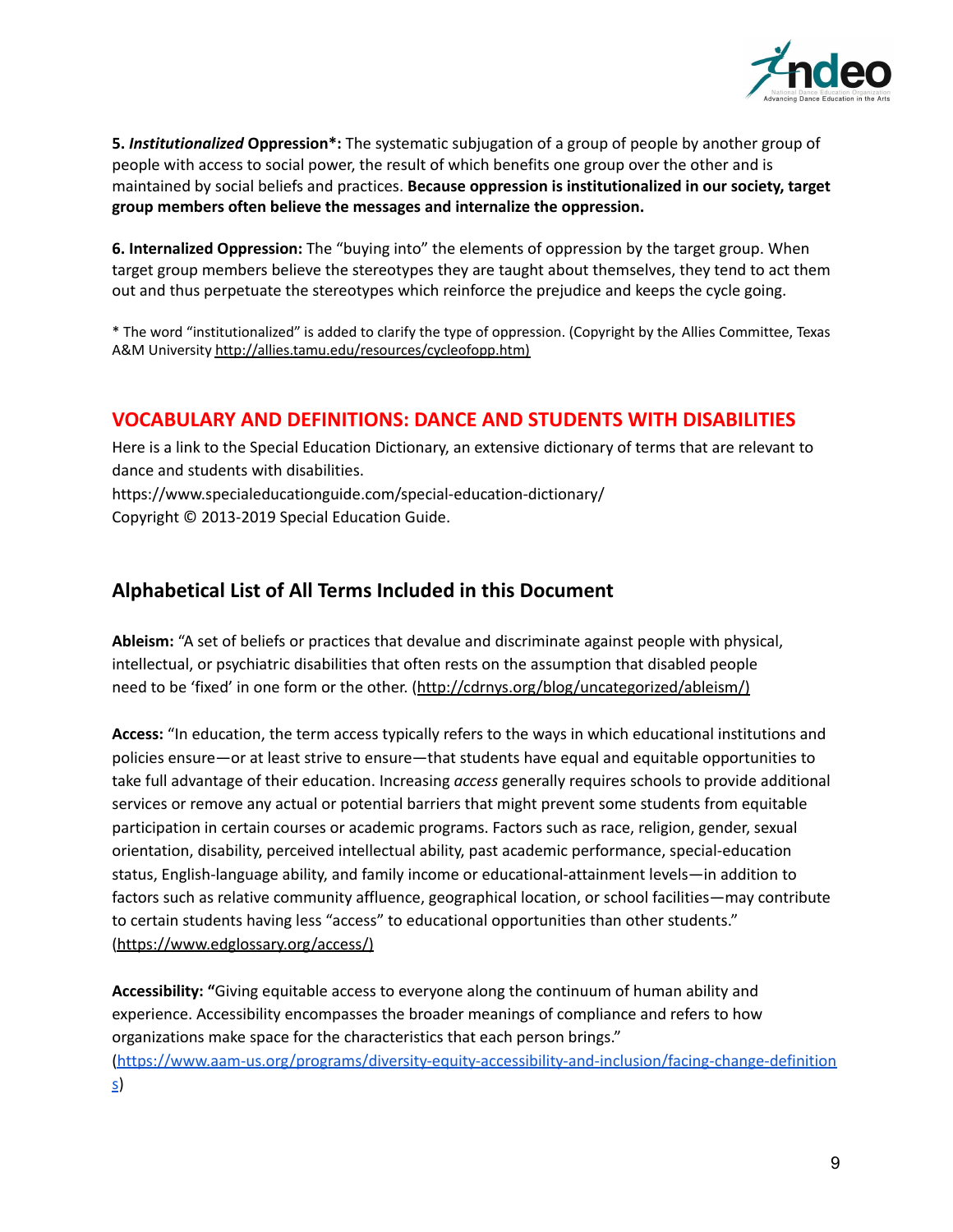

**Acculturation**: Cultural modification of an individual, group, or people by adapting to or borrowing traits from another culture; a merging of cultures as a result of prolonged contact. It should be noted that individuals from culturally diverse groups may desire varying degrees of acculturation into the dominant culture.

**Ageism:** Ageism is the stereotyping, prejudice, and discrimination against people on the basis of their age" including older people being overlooked "for employment, restricted from social services and stereotyped in the media; ageism marginalizes and excludes older people in their communities. (<https://www.who.int/ageing/ageism/en/>)

**Assimilation:** To assume the cultural traditions of a given people or group; the cultural absorption of a minority group into the main cultural body.

**Bigotry:** the behavior, attitude, or beliefs of a person who holds blindly and intolerantly to a particular creed, opinion, etc.; intolerance; prejudice.

**Bias**: an inclination or preconceived opinion about someone or something that implies a mental leaning in favor of or against someone or something.

**Black:** People of African descent; people perceived to be dark-skinned compared to other racial groups; a racial category for African-Americans who were descendants of the system of slavery in the U.S.

**Classism:** "differential treatment based on social class or perceived social class [. . .] the systematic oppression of subordinated class groups" to advantage and strengthen the dominant class groups; the systematic assignment of characteristics of worth and ability based on social class. (<https://classism.org/about-class/what-is-classism/>)

**Critical Race Theory (CRT)** refers to a theoretical framework designed to focus on "studying and transforming the relationship among race, racism, and power" (Delgado, R. & Stefancic, J., 2017, p. 3). From a CRT perspective, it recognizes that racism is ordinary and that it is ingrained in the very fabric of American society. Its builds on "two previous movements, critical legal studies and radical feminism" (p. 5). (Delgado, R. & Stefancic, J. [2017]. *Critical race theory: An introduction*. New York, NY: New York University Press.)

**Culturally Appropriate (Adjective):** Exhibiting sensitivity to cultural differences and similarities, and demonstrating effectiveness in translating that sensitivity to action through organizational mission statements, communication strategies, and services to diverse cultures. (Distinctly different from the verb "to culturally appropriate.")

**Cultural Appropriation: "**When members of a dominant culture take elements from a culture of people who have been systematically oppressed by that dominant group." (Johnson, Maisha Z. "What's Wrong with Cultural Appropriation? These 9 Answers Reveal its Harm." Everyday Feminism. <https://everydayfeminism.com/2015/06/cultural-appropriation-wrong/> accessed October 6, 2019.)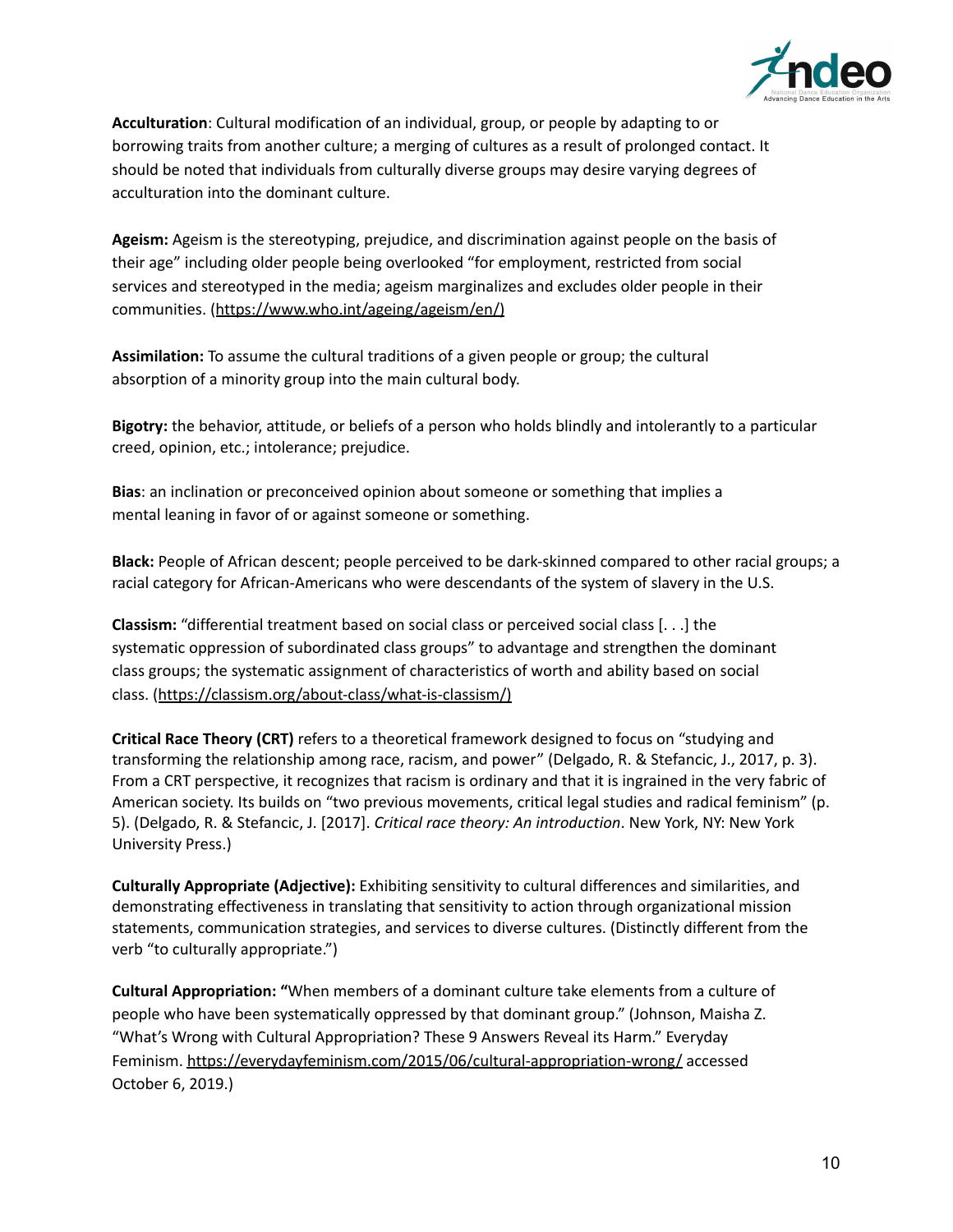

**Cultural Awareness:** Recognition of the nuances of one's own and other cultures.

**Cultural Competence:** The ability of individuals to use academic, experiential, and interpersonal skills to increase their understanding and appreciation of cultural differences and similarities within, among, and between groups. Cultural competency implies a state of mastery that can be achieved when it comes to understanding culture. Encompasses individuals' desire, willingness, and ability to improve systems by drawing on diverse values, traditions, and customs, and working closely with knowledgeable persons from the community to develop interventions and services that affirm and reflect the value of different cultures.

**Cultural Humility:** A life long process of self-reflection and self-critique. Cultural humility does not require mastery of lists of "different" or peculiar beliefs and behaviors supposedly pertaining to different cultures, rather it encourages to develop a respectful attitude toward diverse points of view.

**Culture:** An integrated pattern of human behavior that includes thoughts, communications, languages, practices, beliefs, values, customs, courtesies, rituals, manners of interacting, roles, relationships and expected behaviors of a racial, ethnic, religious or social group; the ability to transmit the above to succeeding generations; culture is always changing.

**Discrimination**: Action based on prejudice; an act of denying access to opportunities and resources based on people's beliefs about or attributed characteristics to another individual and/or group; a showing of partiality or prejudice in treatment based on prejudice; specific actions or policies directed against the welfare of minority groups. (Sensoy & DiAngelo, 183)

**Diversity:** "The extent to which an organization has people from diverse backgrounds represented throughout. It is recognition of individual differences. These differences can be along the dimensions of race, ethnicity, age, gender, gender identity, gender expression, sexual orientation, physical abilities, nationality, language, religious beliefs, and socioeconomic background and other areas of identities historically marginalized, underrepresented, misrepresented, or otherwise oppressed." (Copyright ©2016 artEquity [www.artEquity.org](http://www.artequity.org))

**Ethnicity:** How one sees oneself and how one is "seen by others as part of a group on the basis of presumed ancestry and sharing a common destiny …" Common threads that may tie one to an ethnic group include skin color, religion, language, customs, ancestry, and occupational or regional features. In addition, persons belonging to the same ethnic group share a unique history different from that of other ethnic groups. Usually a combination of these features identifies an ethnic group. For example, physical appearance alone does not consistently identify one as belonging to a particular ethnic group.

**Equality:** Treating people the same irrespective of their individual needs required to be fully included.

**Equity:** The systems, protocols, practices, and policies that allow everyone to be treated fairly within an organization. Equity, therefore, is the implementation of processes and actions that produce results/outcomes that are fair and just and differentiated based on need and cultural orientation.

**Ethnocentrism:** the emotional attitude that one's own ethnic group, nation, or culture is superior; an excessive or inappropriate concern for racial or ethnic matters.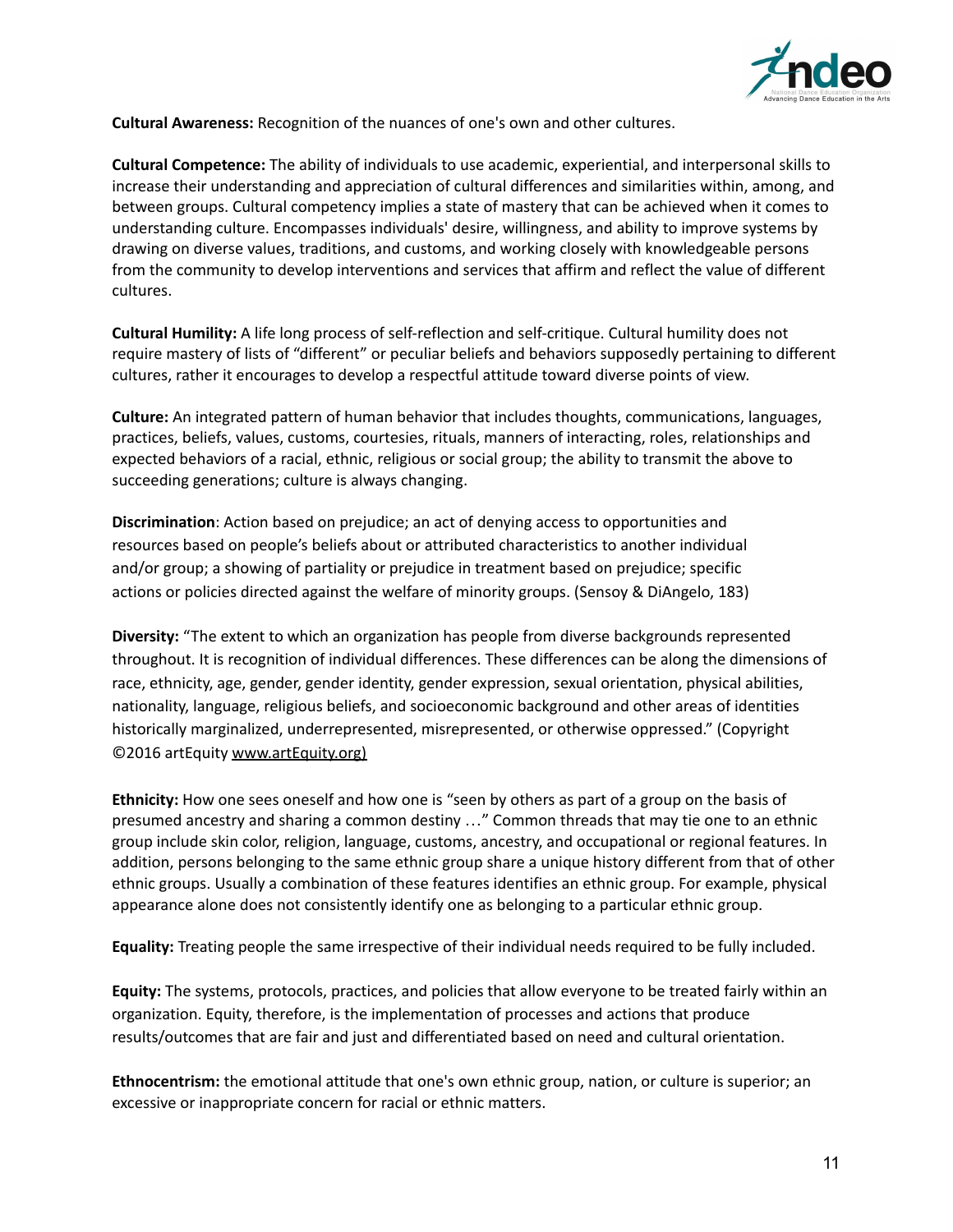

**Fear of Difference:** An unconscious or subconscious feeling of anxiety or apprehensiveness toward someone or something perceived to be different than what one is accustomed to.

**Gender:** The socially and culturally constructed characteristics designated to the sexes such as norms, roles, and relationships of and between groups; characteristics assigned to sexes vary from society to society and can be changed; environmental influences that include family interactions, the media, peers, and education.

**Gender Expression: "**External appearance of one's gender identity, usually expressed through behavior, clothing, haircut or voice, and which may or may not conform to socially defined behaviors and characteristics typically associated with being either masculine or feminine." [\(https://www.hrc.org/resources/sexual-orientation-and-gender-identity-terminology-and-definit](https://www.hrc.org/resources/sexual-orientation-and-gender-identity-terminology-and-definitions) [ions](https://www.hrc.org/resources/sexual-orientation-and-gender-identity-terminology-and-definitions))

**Gender Identity:** "One's innermost concept of self as male, female, a blend of both or neither; how individuals perceive themselves and what they call themselves. One's gender identity can be the same or different from their sex assigned at birth."

[https://www.hrc.org/resources/sexual-orientation-and-gender-identity-terminology-and-definiti](https://www.hrc.org/resources/sexual-orientation-and-gender-identity-terminology-and-definitions) [ons](https://www.hrc.org/resources/sexual-orientation-and-gender-identity-terminology-and-definitions)

**Gender Transition:** The process by which some people strive to more closely align their internal knowledge of gender with its outward appearance. Some people socially transition, whereby they might begin dressing, using names and pronouns and/or be socially recognized as another gender. Others undergo physical transitions in which they modify their bodies through medical interventions.

**Heterosexism:** discrimination against people on the basis of sexual orientation; specifically, discrimination against and prejudicial stereotyping of people who are not heterosexual.

**Homophobia:** hatred or fear of homosexuals or assumed homosexuality.

**Inclusion:** The active, intentional, and ongoing engagement of the diversity of an organization and its organizational culture in order to create equal access, wellbeing, and a sense of belonging for all members of the organization. Inclusion is closely tied to the culture of an organization. (Source: "The following definitions of diversity, inclusion, and equity are drawn from Carmen Morgan of ArtEquity, a leader at the intersection of diversity, equity, inclusion and the arts.")

**Institutionalized Oppression:** The systematic subjugation of a group of people by another group of people with access to social power, the result of which benefits one group over the other and is maintained by social beliefs and practices. Because oppression is institutionalized in our society, target group members often believe the messages and internalize the oppression.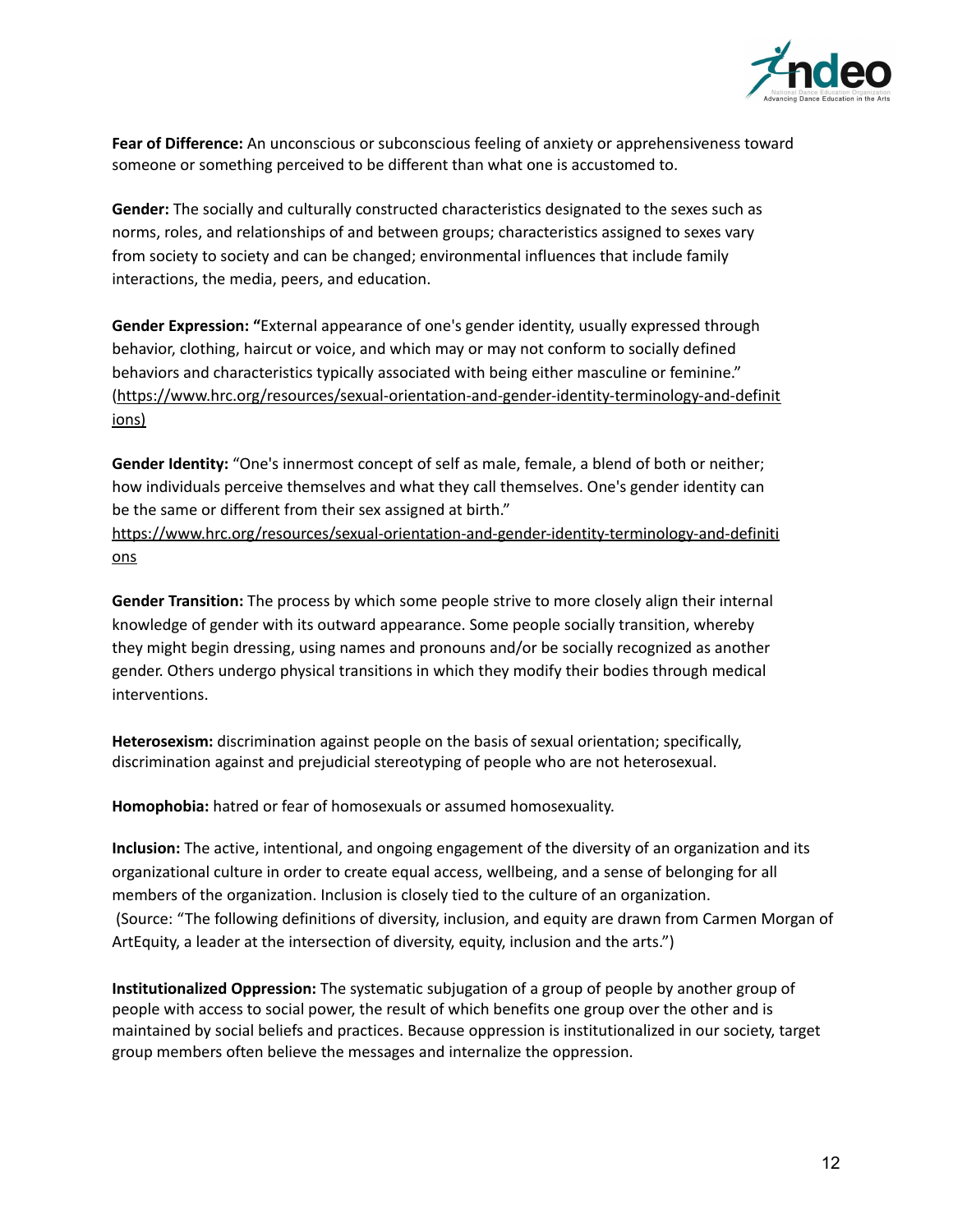

**Internalized Oppression:** "The 'buying into' the elements of oppression by the target group. When target group members believe the stereotypes they are taught about themselves, they tend to act them out and thus perpetuate the stereotypes which reinforce the prejudice and keeps the cycle going." (Schmidt, Sheri. [http://www.uas.alaska.edu/juneau/activities/safezone/docs/cycle\\_oppression.pdf](http://www.uas.alaska.edu/juneau/activities/safezone/docs/cycle_oppression.pdf). Accessed October 6, 2019.)

Intersectionality refers to a concept coined by Kimberle<sup>*Crenshaw*, a professor at the UCLA School of Law</sup> and Columbia Law School. She defined intersectionality as "…a lens through which you can see where power comes and collides, where it interlocks and intersects. It's not simply that there's a race problem here, a gender problem here, and a class or LBGTQ problem there. Many times, that framework erases what happens to people who are subject to all of these things." She also contended that intersectionality is "…a metaphor for understanding the multiple ways inequality or disadvantage sometimes compound themselves and…create obstacles that are often not understood through conventional ways of thinking about anti-racism or feminism or whatever social justice advocacy structures we have." Thus, through this "prism" as she defined it, intersectionality factors in how the complexities of racism, sexism, classicism, and ableism converge to intensify how prejudice and oppression operate to disadvantage individuals. (https://youtu.be/ViDtnfQ9FHc;

<https://www.law.columbia.edu/pt-br/news/2017/06/kimberle-crenshaw-intersectionality>)

**Power:** the ability to control others; authority, sway, influence; a person or thing having great influence, force, or authority.

**Prejudice**: A preconceived or oversimplified generalization about an entire group of people without regard for their individual differences; while often negative, stereotypes may also be complimentary; A conscious or unconscious belief about a whole group of people and its individual members; implies a preconceived and unreasonable judgment, or opinion, usually an unfavorable one marked by suspicion, fear, or hatred.

**Privilege**: "The rights, advantages, and protections enjoyed by some at the expense of and beyond the rights, advantages, and protections available to others." (Sensoy, Ozlem, and Robin DiAngelo. *Is everyone really equal?: An introduction to key concepts in social justice education*. Teachers College Press, 2017. p. 58 & 101)

**Race:** There is an array of different beliefs about the definition of race and what race means within social, political and biological contexts. The following definitions are representative of these perspectives:

- A tribe, people or nation belonging to the same stock; a division of humankind possessing traits that are transmissible by descent and sufficient to characterize it as a distinctive human type;
- Race is a social construct used to separate the world's peoples. There is only one race, the human race, comprised of individuals with characteristics that are more or less similar to others;
- Evidence from the Human Genome project indicates that the genetic code for all human beings is 99.9% identical; there are more differences within groups (or races) than across groups.
- In all instances a social and cultural construct. Specifically, a "construct of human variability based on perceived differences in biology, physical appearance, and behavior". The traditional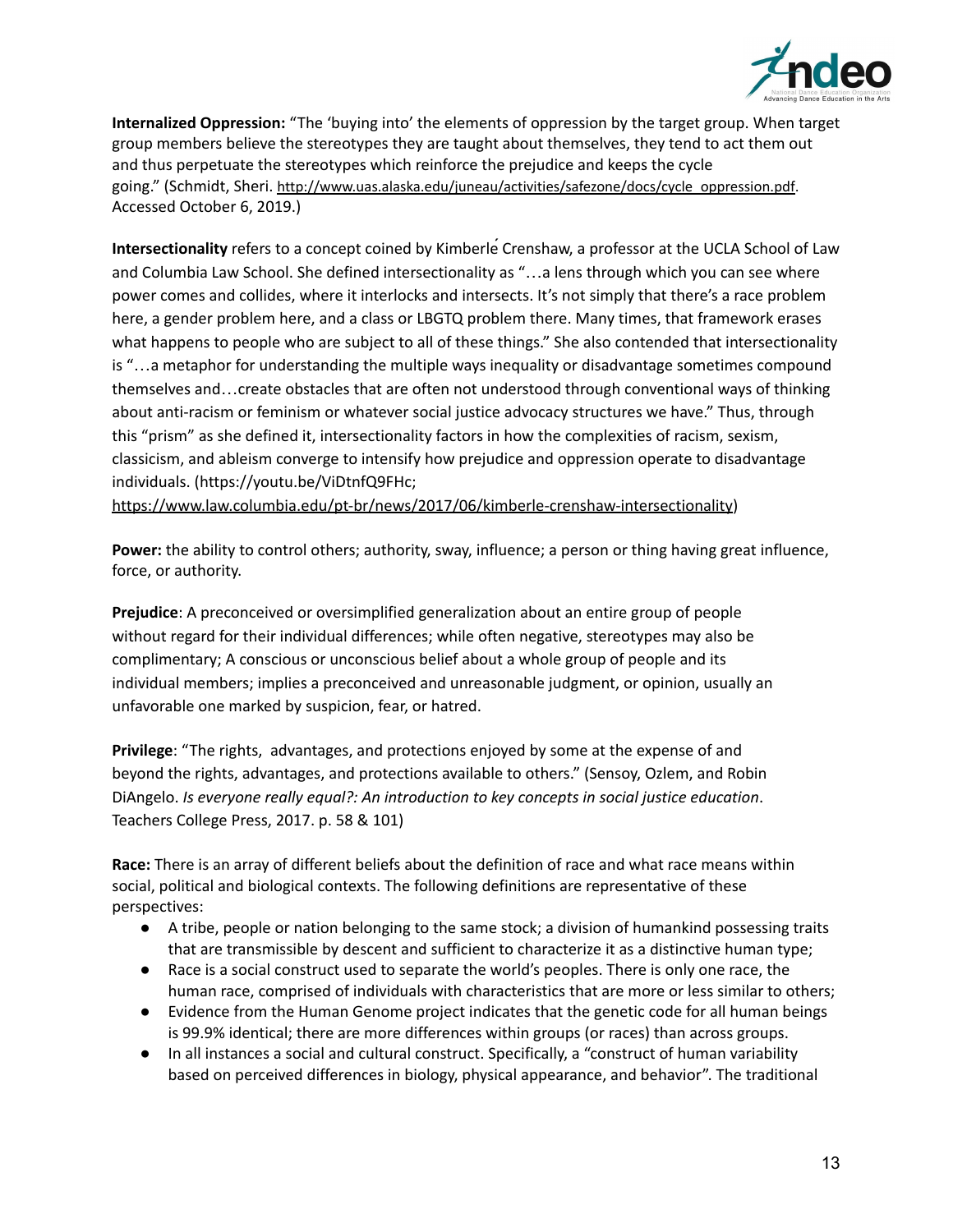

conception of race rests on the false premise that natural distinctions grounded in significant biological and behavioral differences can be drawn between groups.

**Racial prejudice**: Making assumptions about a person based on their race.

**[To] Racialize** refers to the social, political, and economic advances that White people benefit from at the expense of Black, Brown, and Indigenous people. To racialize Others, functions as a way for White people to not be associated with race. Further, to racialize occurs when people of color are seen as "'bringing' race into race-neutral (White) spaces (Sensoy, Ö and DiAngelo, R., 2017, p. 560). In effect, it is reductive in the sense that People of Color are identified solely by their non-whiteness to maintain the advantages of White supremacy–the latter protected and unchallenged. For example, in academia because Whiteness reproduces itself and is normative in its systems and structures, it "simultaneously passes as neutral spaces free of race and racialized perspectives." (p. 560). (Sensoy, Ö. & DiAngelo, R. [2017, Winter]. *Harvard Educational* Review, V87 N4, pp. 557-580)

**Racism**: 1) "Racial prejudice coupled with the power to affect people of certain races in a systemic way; [. . .] a system of collective social and institutional White power and privilege." (Sensoy & DiAngelo, 101) 2) a doctrine or teaching, without scientific support, that claims to find racial differences in character, intelligence, etc.; that asserts the superiority of one race over another or others, and that seeks to maintain the supposed purity of a race or the races; any program or practice of racial discrimination, segregation, etc. based on such beliefs.

**Sex:** Differences in anatomical and physiological markers between female, male, and intersex individuals usually assigned at birth.

**Sexism:** discrimination against people on the basis of sex; specifically, discrimination against, and prejudicial stereotyping of, women.

**Sexual Orientation:** Who you are physically, spiritually, and emotionally attracted to based on their sex/gender in relation to your own.

**Stereotype:** A preconceived or oversimplified generalization about an entire group of people without regard for their individual differences. While often negative, stereotypes may also be complimentary. Even positive stereotypes can have a negative impact, however, simply because they are broad generalizations. The stereotypes we hold form the basis of our prejudices.

**Supremacist:** a person who believes in or promotes the supremacy of a particular group, race, etc.

**Tokenism**: 1) The practice of making only a perfunctory or symbolic effort to recruit or include a small number of people from underrepresented groups in order to give the appearance of inclusion and equality within a workforce.

[\(https://psychology.iresearchnet.com/counseling-psychology/multicultural-counseling/tokenism](https://psychology.iresearchnet.com/counseling-psychology/multicultural-counseling/tokenism/)  $\Delta$ ) 2) the symbolic involvement of a person in an organization due only to a specified or salient characteristic (e.g., gender, race/ethnicity, disability, age). It refers to a policy or practice of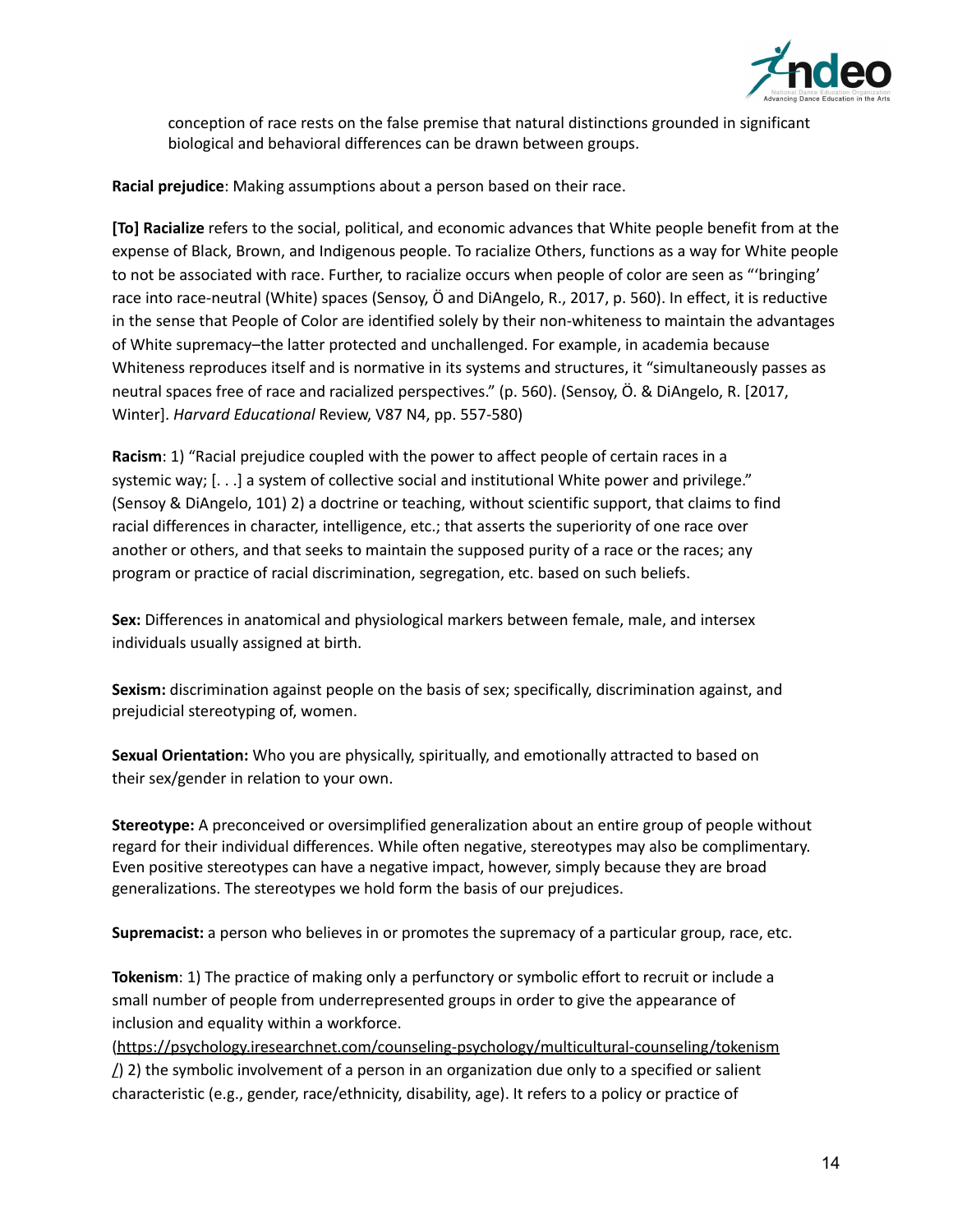

limited inclusion of members of a minority, underrepresented, or disadvantaged group. The presence of people placed in the role of token often leads to a misleading outward appearance of inclusive practices.

**Transgender:** An umbrella term for people whose gender identity and/or expression is different from cultural expectations [often based on the sex they were assigned at birth.] Being transgender does not imply any specific sexual orientation. Therefore, transgender people may identify as straight, gay, lesbian, bisexual, etc."

[\(https://www.hrc.org/resources/sexual-orientation-and-gender-identity-terminology-and-definit](https://www.hrc.org/resources/sexual-orientation-and-gender-identity-terminology-and-definitions) [ions](https://www.hrc.org/resources/sexual-orientation-and-gender-identity-terminology-and-definitions))

**White:** 1) "Presumed 'European,' light skin associated with a collection of phenotypic features considered to be a 'pure' and superior racial category of humanity (Painter 2010); 2) a universalized standard by which other racial groupings are judged (Frankenberg 1997)\*\*; 3) a group of cultural values that are established as 'the norm' that enable the experiences of White people to be viewed as ordinary (Carter 2007); 4) race-based economic, political, and social advantages that benefit White people (Lipsitz 2006); 5) an institutional structure established through colonialism that accumulates resources and power for White people (Rasmussen et al. 2001).

**White Fragility**: White Fragility is "a state in which even a minimum amount of racial stress becomes intolerable, triggering a range of defensive moves. These moves include the outward display of emotions such as anger, fear, and guilt, and behaviors such as argumentation, silence, and leaving the stress-inducing situation. These behaviors, in turn, function to reinstate white racial equilibrium" (DiAngelo pg 54).

**Whiteness:** 1) This term "refers to structural arrangements and ideologies of race dominance. Racial power and inequities are at the core of whiteness, but all forms of power and inequity create and perpetuate whiteness. The function of whiteness is to maintain the status quo, and although White people most benefit from whiteness, some people of color have tapped into the ideological components of whiteness for their own financial and educational benefits. Whiteness maintains power and privilege by perpetuating and legitimizing the status quo while simultaneously maintaining a veneer of neutrality, equality and compassion" (Castagno 2014, pg 5). 2) Ruth Frankenberg stated the following: "Whiteness is a location of structural advantage, of race privilege. Second, it is a 'standpoint,' a place from which White people look at ourselves, at others, and at society. Third, 'Whiteness' refers to a set of cultural practices that are usually unmarked and unnamed" (1993, p. 1).

**White Supremacy Culture:** the idea (ideology) that white people and the ideas, thoughts, beliefs, and actions of white people are superior to People of Color and their ideas, thoughts, beliefs, and actions. Within this broad reaching term, all socially privileged groups within the U.S. hierarchy are encompassed: White, middle class, educated, heterosexual, able-bodied, traditional learner etc.

White supremacy culture is reproduced by all the institutions of our society. In particular the media, the education system, western science (which played a major role in reinforcing the idea of race as a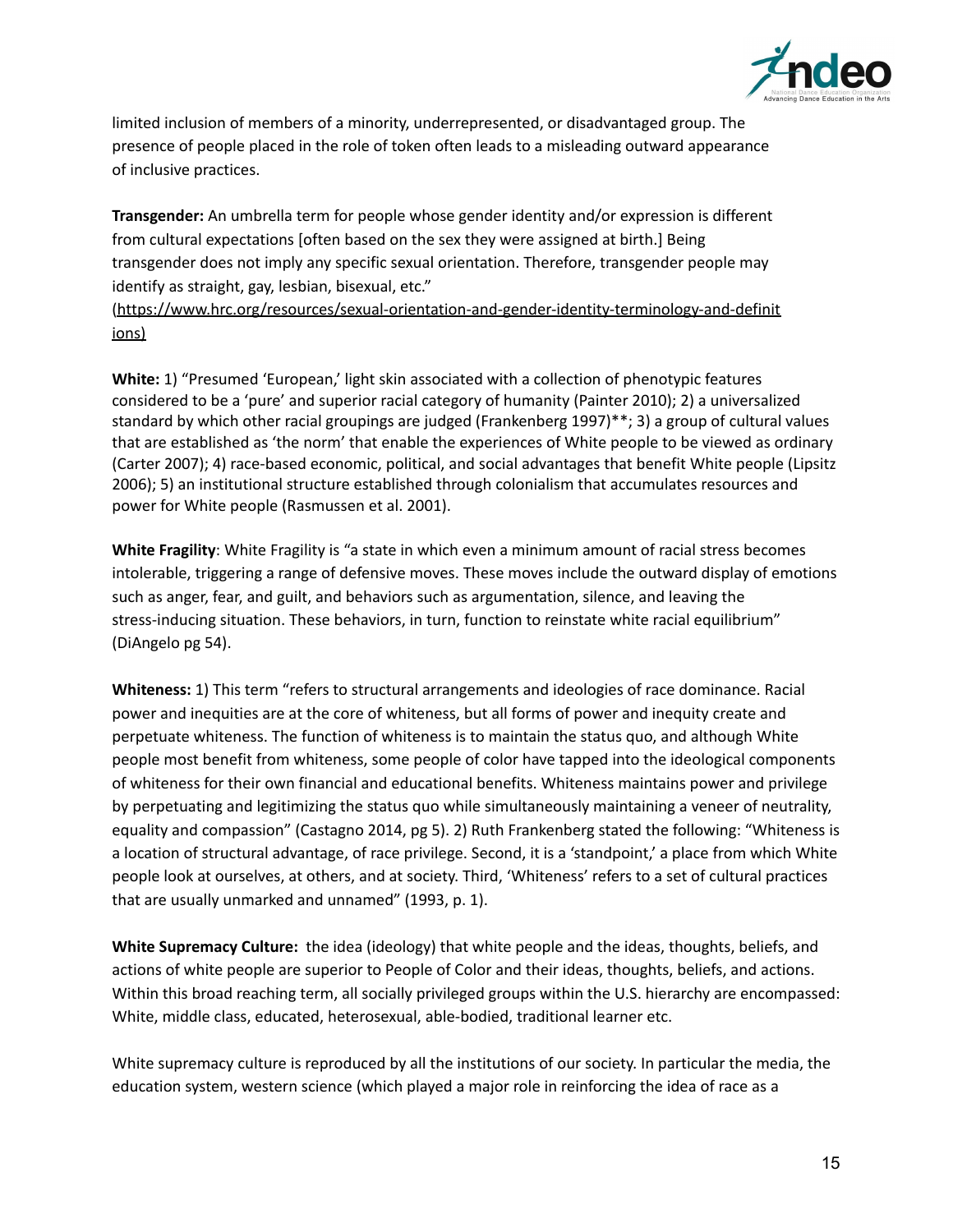

biological truth with the white race as the "ideal" top of the hierarchy), and the Christian church have played central roles in reproducing the idea of white supremacy (i.e. that white is "normal," "better," "smarter," "holy" in contrast to Black and other People and Communities of Color. (https://www.showingupforracialjustice.org/white-supremacy-culture.html)

White supremacy culture is an artificial, historically constructed culture which expresses, justifies and binds together the United States white supremacy system. It is the glue that binds together white-controlled institutions into systems and white-controlled systems into the global white supremacy system. ([www.dismantlingracism.org;](http://www.dismantlingracism.org/) Okun, 2015)

**Xenophobia**: fear and hatred of strangers or foreigners or of anything that is strange or foreign

## **Works Cited**

[https://nanoe.org/BestPracticeResources/12-NANOE-Harnessing-the-Power-of-Differentiated-Re](https://nanoe.org/BestPracticeResources/12-NANOE-Harnessing-the-Power-of-Differentiated-Relationships-Program-Guide-SPREADS-RV17.pdf) [lationships-Program-Guide-SPREADS-RV17.pdf](https://nanoe.org/BestPracticeResources/12-NANOE-Harnessing-the-Power-of-Differentiated-Relationships-Program-Guide-SPREADS-RV17.pdf) p. 33

<https://www.hrc.org/resources/sexual-orientation-and-gender-identity-terminology-and-definitions>

[\(https://psychology.iresearchnet.com/counseling-psychology/multicultural-counseling/tokenism/](https://psychology.iresearchnet.com/counseling-psychology/multicultural-counseling/tokenism/))

Sensoy, Ozlem, and Robin DiAngelo. *Is everyone really equal?: An introduction to key concepts in social justice education*. Teachers College Press, 2017. p. 58 & 101

https://medium.com/@TonieSnell/tokenism-the-result-of-diversity-without-inclusion-460061db1eb6

DiAngelo, Robin. (2011). "White Fragility," in *International Journal of Critical Pedagogy,* Vol 3 (3) pp 54-70.

<https://www.edglossary.org/access/>

Copyright ©2016 artEquity [www.artEquity.org](http://www.artequity.org)

(https://www.aam-us.org/programs/diversity-equity-accessibility-and-inclusion/facing-change-definitions/)

*Labor Occupational Health Program (LOHP)*

The IOM (Haynes & Smedley, eds., 1999)

Webster's New World Dictionary of American English, Third Edition (1991)

NEA Resource Packet;National Service Organizations; Meeting April 26, 2016